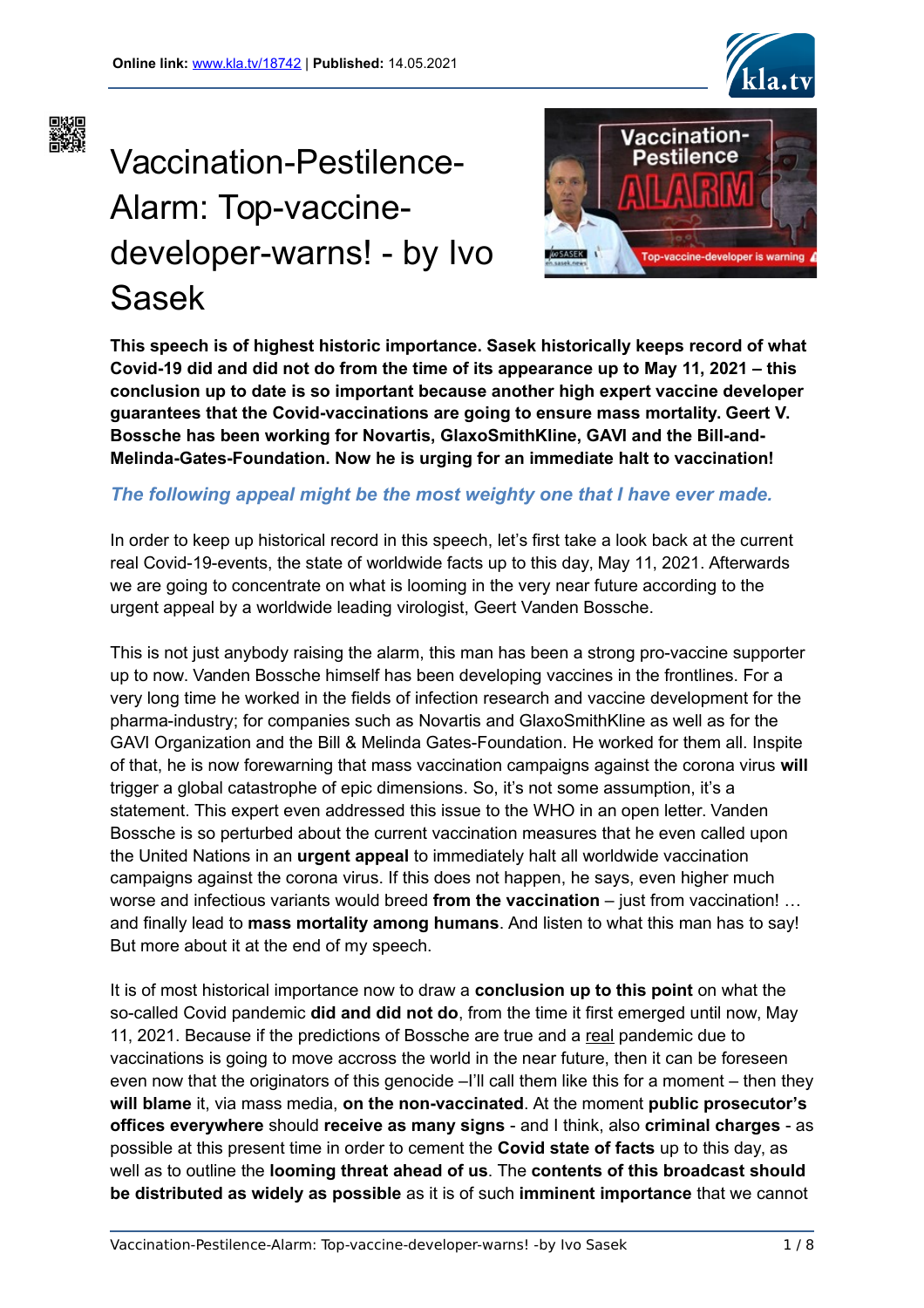

act fast enough now. Please hear this call!

But now let's talk about a scenario I want to depict merely fictitiously in order to better grasp the **delicate point** of this whole story: Let's go back to the year 1347 where a **real** outbreak of **the pestilence**, the Black Death, took place. What is stirring inside us while hearing this fictitious news report – this is fiction now, right?! Imagine this as some kind of radio news report:

**Fiction:** 



*Quelle: [www.kla.tv/18742](http://www.kla.tv/18722)*

Now I'm asking you: What is stirring inside us when we hear such a news report? This was just an allegory. But what stirs inside of us? Right: The Black Death would know **no mercy**! Whoever he infects, he doesn't let go again like a flu, for example, might do. And that's it. **That is the fact.** - **Most of the Covid patients**, however, **recovered in a short time**, like it has always been typical for flu waves. **Despite this fact, though, we are still being reprimanded by our governments in such a way as if the Black Death itself would be around!** Do you understand?

Therefore, let's now talk about **what would really be going on**, if **a pandemic as severe** as what we knew pandemics to be up to now, would truly run rampant around the world. Because the *degree of severity* alone must be the decisive factor to decide which **general regulations have to be taken!**

And the fact that this truly happened in 1347 like I'll explain in a moment, no human being can deny. I hope with these words to **sound conciliatory**. But before I do so, I want to explain my approach. Let me start off: I am fully aware that you **cannot compare an epidemic 1:1** with any other epidemic. Especially not the Black Death with any of the more than 80 other infectious diseases, because the Black Death embodies the worst of any known form of a pandemic. But due to the fact, that **with** or **since** Covid-19 such substantial, even **actually inhuman measures have been taken** as if a real pandemic similarly severe as the Black Death were rampant – and also **due to** the fact that **the whole world has been forced to fight the threat of a pandemic with similar severity to the Black Death**, that's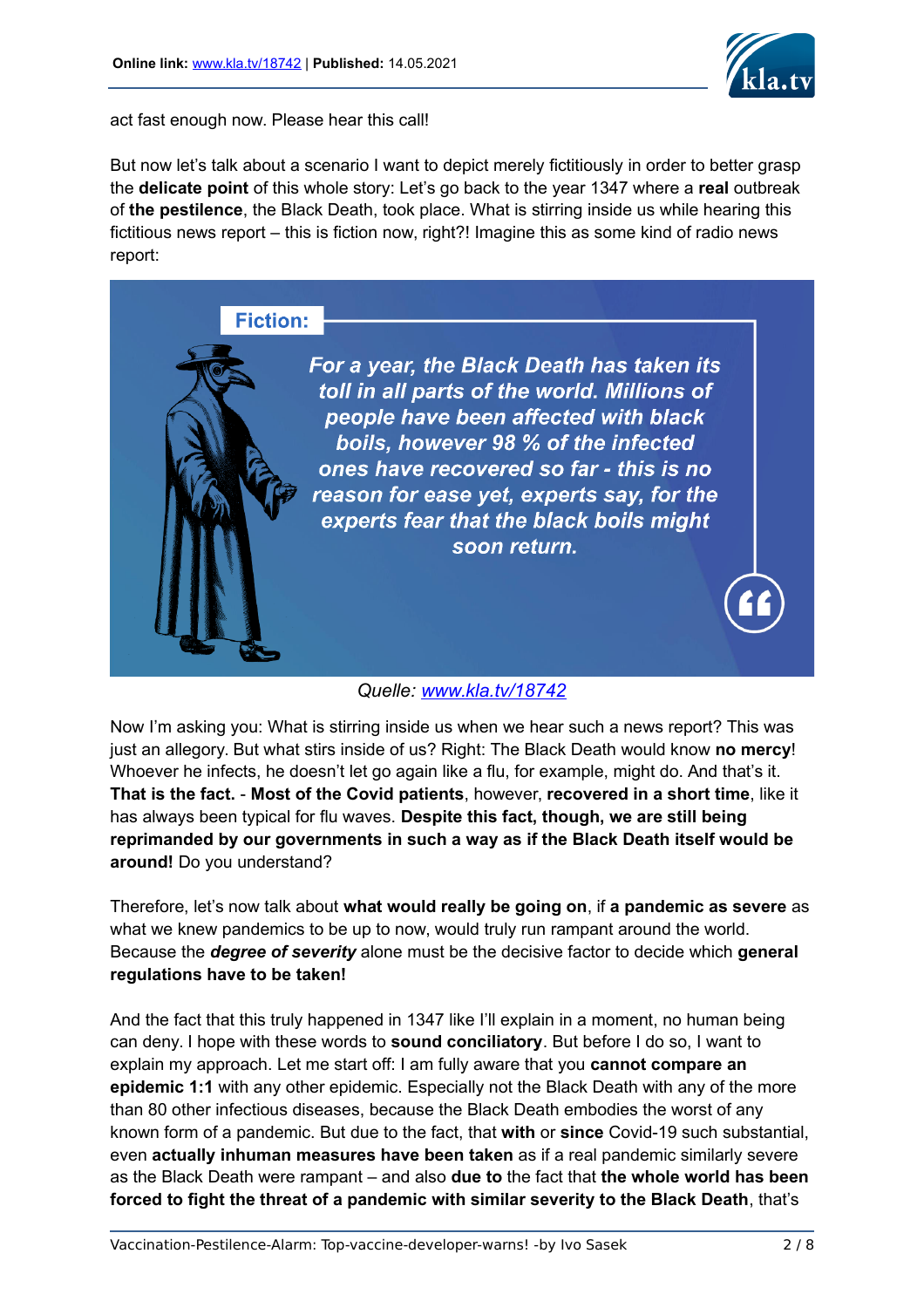

why I allow myself to outline my scenario according **to the exact same coerced measure** and severity-comparison. Are you ready? Listen to what I'm going to say now:

Let's place ourselves into the situation of what would happen today, if the Black Death of 1347 would have repeated itself in our days, from 2020 on. For it was exactly that kind of **mass mortality** which occurred in the 14th century that made us come up with the horrific term "pandemic", was it not? That's where we got it from. So, the term "pandemic" does in no way just stand for the **speed of the spread of a pestilence**, but first and foremost, for the **severity level** of a contagious disease or pestilence. And listen: All of Europe was infested in the middle of the 14th century, with the severity of a contagious disease like it had never happened before: Overnight, black boils appeared all over people's bodies **and they consequently died like flies.** 

• In the shortest of time – and listen up now what a real pandemic is like – in the shortest of time, **a third of the whole European population was dead.** In numbers this means: From then 80 million inhabitants of Europe, the pestilence killed 26 million in one go. That means: Every 3rd person was dead!

And now compared to nowadays: According to the data report of the German Foundation for World Population, Europe totaled **746 million** inhabitants in the middle of 2019. I repeat: Because the world is currently being coerced into measures as if pestilence, the Black Death was rampant, I am drawing this conclusion:

Whereas the Black-Death-pandemic offered no hope for healing but persistently killed every 3rd person, our health guardians even have to admit that 91 to 98% of all Covid-infected in Europe have recovered. Do you see the difference?

So if today, you were rightly insulting all those people as covidiots and corona-deniers etc. who cannot see a severe pandemic behind the actual death figures but merely a new type of flu, we would unavoidably like in the 14th century already have to deal with consequences of such masses of dead people, I tell you: half of the world's population would mainly do or have to do the work of gravediggers.

But let's first concentrate on Europe only: Because of the announced severity-level of the 14th century, the Covid-pandemic would again in the shortest of time have to claim 249 million deaths in Europe alone. I emphasize: **in Europe alone!** And these 249 million would exclusively and only be Corona-deaths, besides all other deaths.

All other death causes and victims of the further 84 contagious diseases wouldn't be included in this death rate yet! So, how many endlessly more million deaths would this leave worldwide? For as I said it before: For over one year the world's entire population has been held in such an extreme and unprecedented lockdown in which the underlying danger is even suggested worse than the pestilence itself. See how this is being done. The present world population amounts to about 7 billion 865 million people. This is 7 thousand million and more. If you would apply the infection rate of 1347 to the whole world population – in its severity – in a very short time, far more than 2.5 billion people, i.e. 2,500 million people would be dead! That is a pandemic. Do you understand? – And I repeat: If such "pandemic powers" were at work – such powers that we until just recently correctly described as "pandemic" or "pestilence", then not only every 2nd person in Europe, but every 2nd human being in this world would primarily have to deal with the problem of the disposal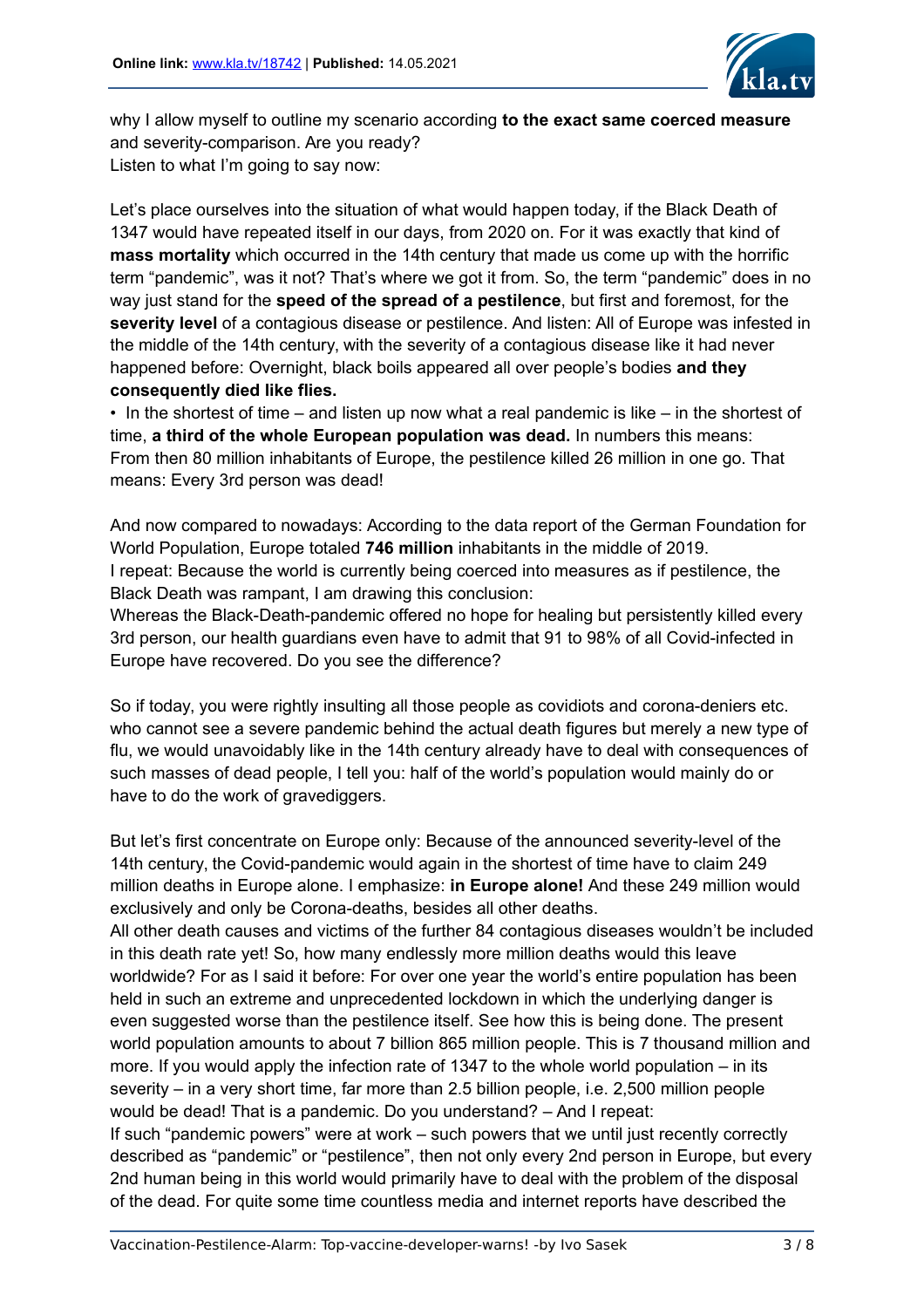

dramatically overburdened crematories in all the world. You can hear it like this hundreds of times, for example from the crematory in Nordheim, Germany; in the headlines you can read: "extra shifts because of corona", for example in the Swiss newspaper NZZ – there are hundreds of such reports. [https://www.nzz.ch/zuerich/bildstrecke/krematorium-nordheimzuerich-1.18119645 and www.tagesspiegel.de › Wissen.]

In other words the gravedigging would in the shortest of time become a worldwide major problem. That's the point. We will get back to this in a moment. The decisive point however is this: Since the beginning of the so-called pandemic, not 200 million or 249 million people died in Europe alone up to this day but about more than three million people worldwide in total – that's a bit of a difference, isn't it?! Do you see that? And this includes all the faked Covid-deaths as have been irrefutably proven in many Kla.TV-broadcasts. In short: In reality, there was a much lower number of real Covid-deaths than indicated!



**I conclude up to this point:** So, **83 times** less people died worldwide than were projected to die in Europe **alone**, if we were actually fighting a pandemic of the severity that we are told.

I conclude up to this point: So, 83 times less people died worldwide than were projected to die in Europe alone, if we were actually fighting a pandemic of the severity that we are told.

Nevertheless, Covid-19 has been obstinately propagated day and night as the worst pandemic worldwide for many months. The nations are being terrified which is a real severe crime. Therefore, let's face up to the scenario of another comparison to the 14th century – analogue to the propagated severity – I'll stick to this comparison and take the right to contrast it to once.

You would have to expect 2 billion 621 million 666 thousand deaths. That's the number that would await us. However, worldwide – if you calculate it like this - the number of deaths amount to over 873 times less because, according to the Swiss Newspaper "Tagesanzeiger" for example, 99.6% of the Covid-infected people have recovered shortly after.



### *Source:<https://www.kla.tv/18742>*

You see, these numbers fluctuate, I'm aware of that. But one thing has to be clear to you as well: With a pestilence, with a real pandemic, these numbers do not fluctuate. This is how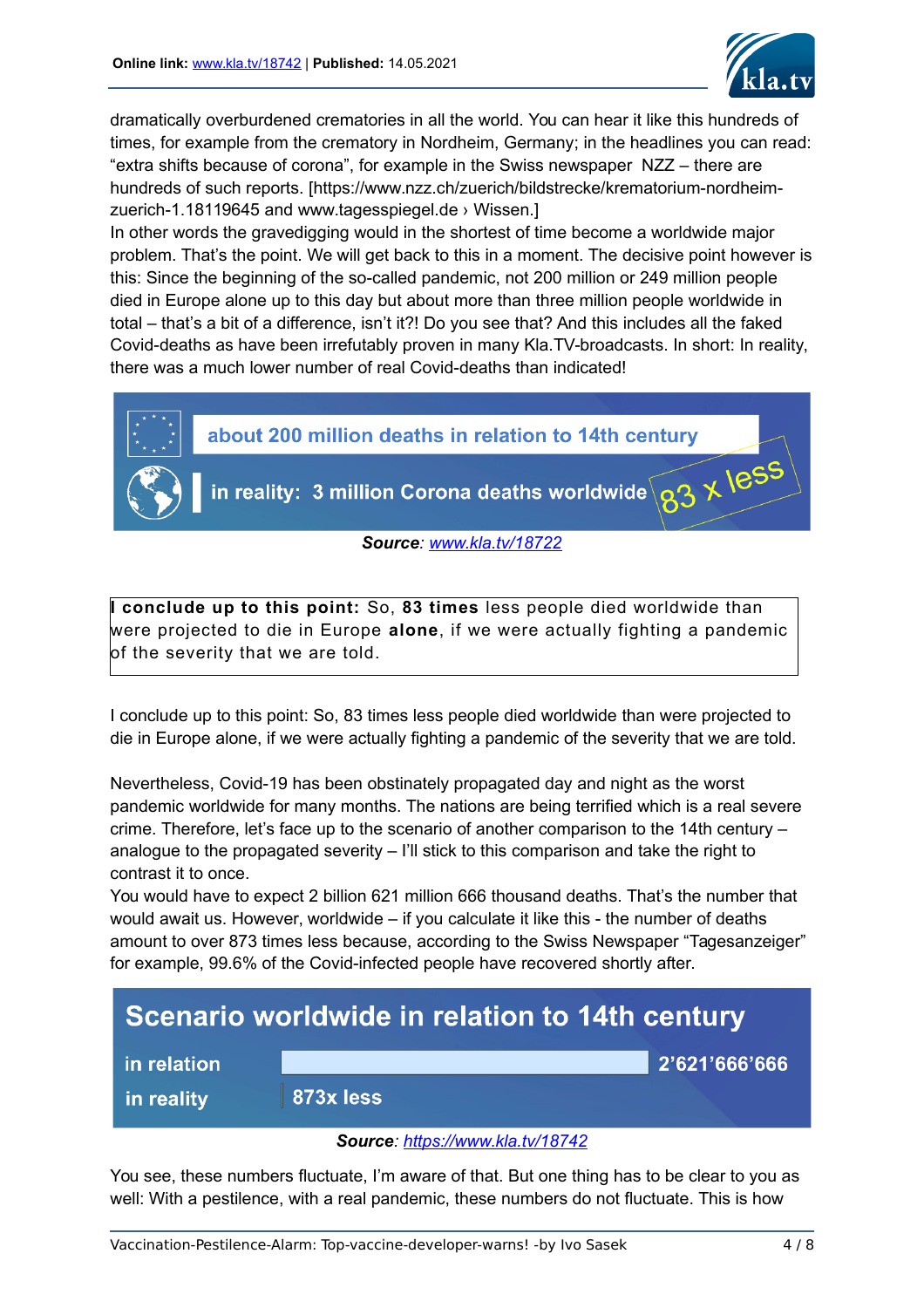

you debunk the difference between 'severe' and 'light'.

In Europe itself a little over one million (1,074,500) people have died so far including all those dying "**with**, and not **of** Corona" which means that in reality a whole lot less people, really died "**of** Corona". We reported enough on that. So, if you compare it with a pandemic of a severity like the one we have to fight right now, the imminent number of deaths in Europe alone would have to increase up to about 230-fold!

And now let's take a look back into the fictitious scenario of gravedigging which –Thank God – **has not taken place** so far.

# Now listen up.

Because one single cremation takes an average of 1.5 hours, the internet is already bursting with reports of crematories worldwide which have reached their limits – with 3 million deaths worldwide in total– listen up now.

Let's take a look at Korea for a better understanding. Seoul, a mega city with 24 million inhabitants is known to be the second largest city in the world. In the Seoul Memorial Park within the city, you find one of the largest crematories of the world, which expands over 18,000 m². The German newspaper "Bauzeitung" described this giga-crematory in their report from July 3, 2013 as a **"gigantic incineration machine"**. https://www.dbbauzeitung.de/architektur/eine-reise-auf-dem-pfad-zum-himmel. No wonder the local residents did fight against building this large project of the size of three football fields for 14 years. Today, Seoul, of course is glad to have this high-tech-crematory because with its eleven strong incinerators it makes up to 65 cremations a day. But now let's play with this thought: If Seoul would have to cremate alone the 3 million Corona deaths worldwide, it would take 47,365 days, which amounts to around 130 years to do so. Do we understand? - If we Swiss people now would offer help with our altogether 26 crematories, we would make it together with Korea in about 5 years. This, however, only given the condition that we Swiss people upgraded our 26 crematories to become similar to the cremation giants like those in Seoul Memorial Park. Otherwise, it would take us together over 20 years to cremate these 3 million. Do you see what could await humanity here? For instead of eleven our crematories usually have only two incinerators. In all of this time no more further deaths would have to be added on top, of course. Otherwise it would turn out even more horrific. And this horror vision would only just amount to a bit over 3 million real casualties we're having worldwide at this moment – if it would have to be dealt with this way.

If in only a few years, however, 240 million Europeans suddenly died, like our fictitious scenario analogue to 1347 would have required, all crematories of this world would no longer be of any use overnight. I wanted to show this, so you know what lies ahead of us. We would have to bury the dead with our own hands. At every corner we would incessantly be working as gravediggers! Because the dead bodies of a real pandemic really pose a threat to all others.

I conclude again: Whoever you are, you who are denigrating all those people asking scrutinizing questions as covidiots and Corona-deniers: Better be thankful for it, that this pestilence-monster being propagated the whole time is not really rampant in such a way as those you adhere to so faithfully depict it.

But now let's go back to the year 2021 to the urgent appeal of high-ranking virologist Geert Vanden Bossche. If the emergency appeals of this man do apply, then the horror-scenario just depicted before might still unfold shortly – and this is the tragic thing about it: in us and our children it could unfold itself, and according to his opinion, it will unfold itself. I attached the extensive version of reporting by Vanden Bossche with this broadcast. The text of this broadcast as well as the full letter to the WHO can be downloaded from below this broadcast on our website and can be spread easily via just one click. Please make use of these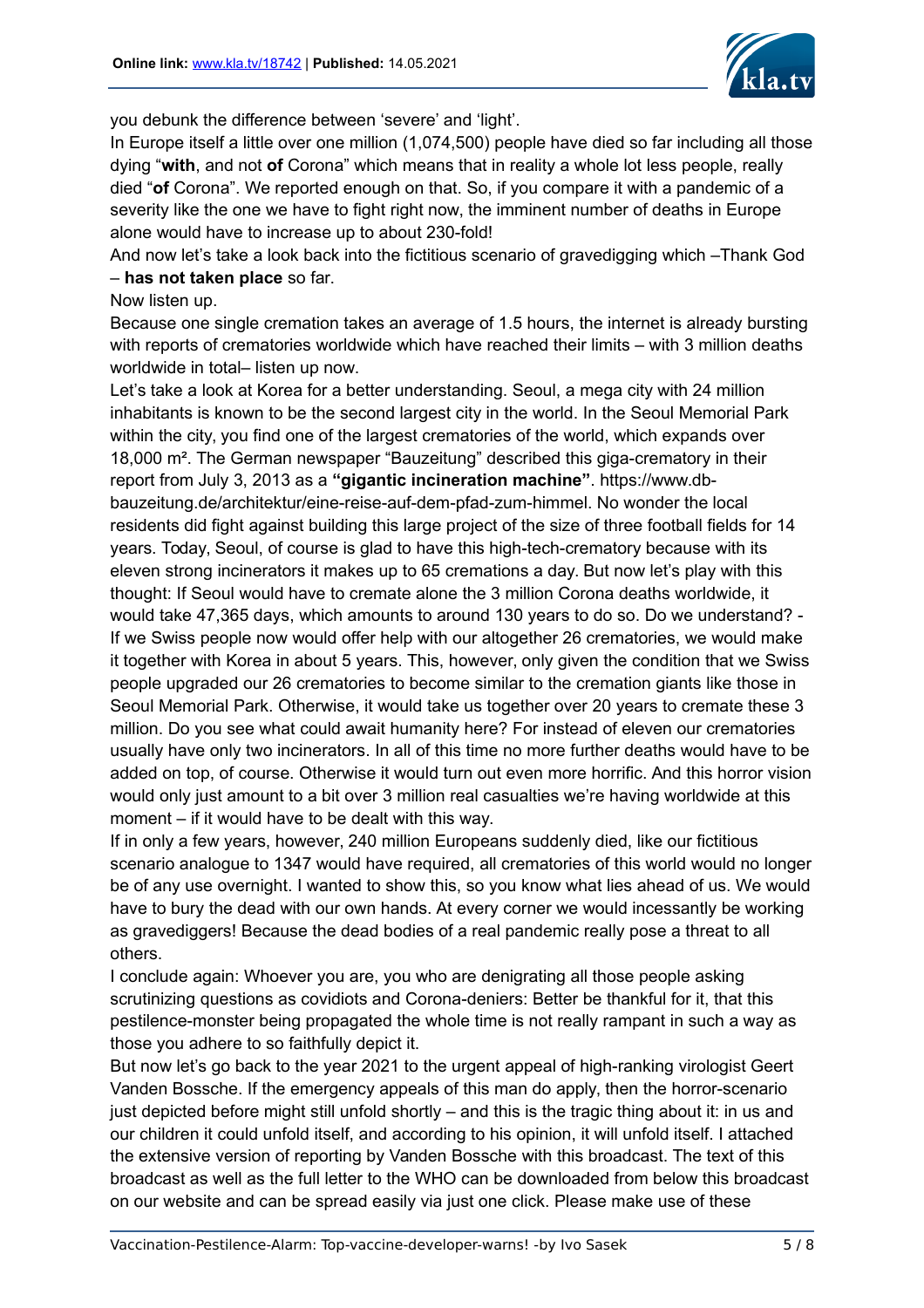

features and every thinkable way of dissemination as long as it is still possible. For if this catastrophe breaks out, it will come to a disaster never seen before; as well as to mutual accusations – I even fear that it will result in murders and bloodsheds. I will therefore close with quoting from the letter of Geert Vanden Bossche that he directly sent to the WHO: "I am all but an antivaxxer. As a scientist I do not usually appeal to any platform of this kind to make a stand on vaccine-related topics. As a dedicated virologist and vaccine expert I only make an exception when health authorities allow vaccines to be administered in ways that threaten public health, most certainly when scientific evidence is being ignored. The present extremely critical situation forces me to spread this emergency call. As the unprecedented extent of human intervention in the Covid-19-pandemic is now at risk of resulting in a global catastrophe without equal, this call cannot sound loudly and strongly enough." – end of quote.



### *Source: [www.kla.tv/18742](http://www.kla.tv/18742)*

**So, here is my plea:** Let this emergency call be followed by our deeds: Do spread these warnings as far as you can. Submit a criminal charge to the public prosecutor's office in your town. In the broadcast text of my speech **"PCR-test in court – lawyers accuse!"** www.kla.tv/18458 you can download a ready-to-use copy for a criminal charge. Time is short! Therefore, with these warnings, educate as many people as possible who are still uninformed! Do as much as you can concerning this issue! Still this is possible… but the question is: for how long? That's the question.

I am Ivo Sasek who has been standing before God for 44 years.

**from is.**

### **Sources:**

Original article by virologist Geert Vanden Bossche <https://www.geertvandenbossche.org/> Report by  $n$ Zentral+" - Wrong use of mass vaccination could lead to  $n$ Global catastrophe of epic dimensions": <https://www.youmaker.com/video/7b1ac7fa-ac64-4526-bf23-dab39a16e790>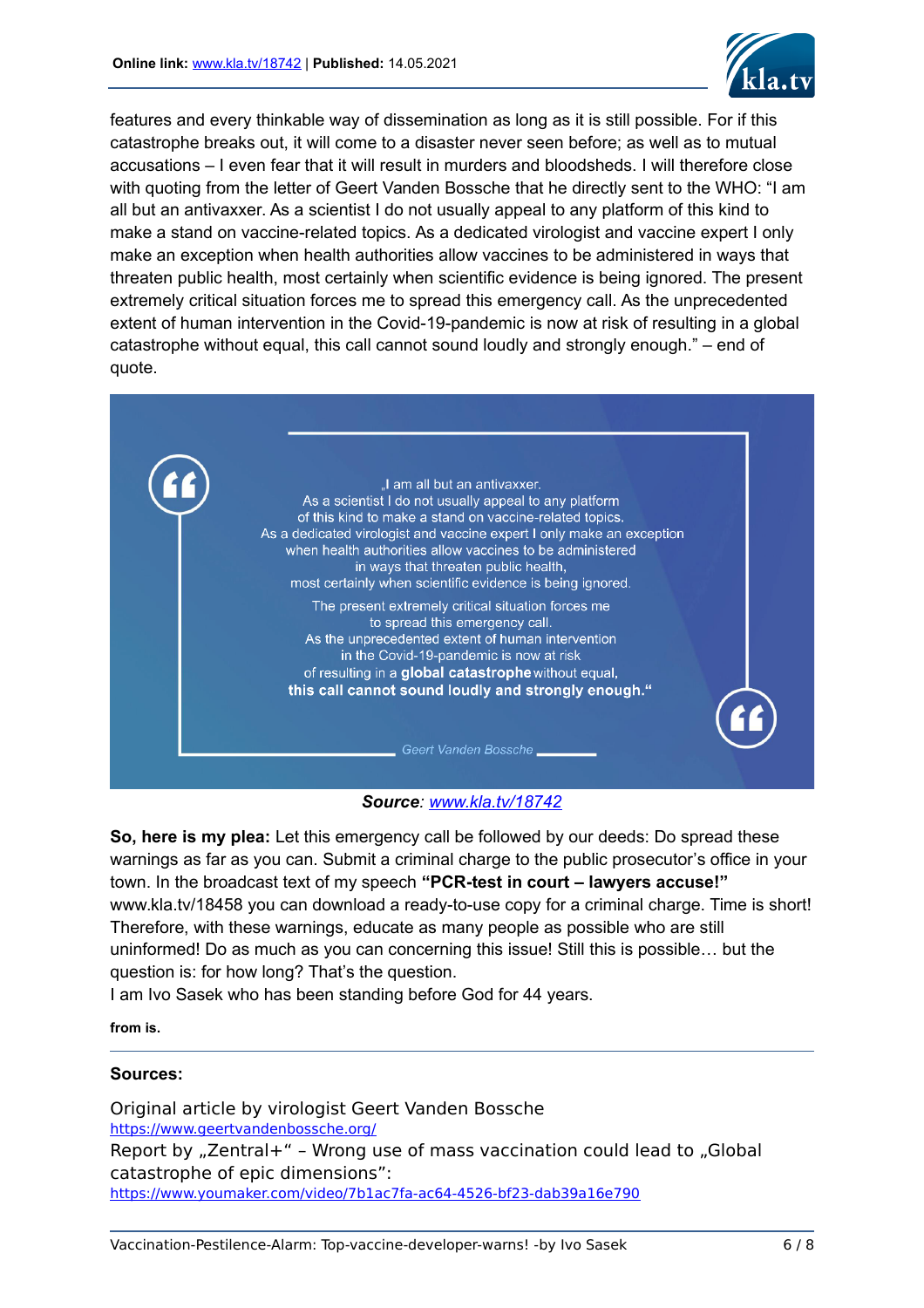

also see:

<https://www.youtube.com/watch?v=aPlvRC5X6e0> Open letter to the WHO: [https://www.geertvandenbossche.org/?](https://www.geertvandenbossche.org/?fbclid=IwAR1rtxCWTFv99YxkWFdpwvdlcBQkv1Ity2Aacfryl5Rw3hwQQ2FBSqChzwI) [fbclid=IwAR1rtxCWTFv99YxkWFdpwvdlcBQkv1Ity2Aacfryl5Rw3hwQQ2FBSqChzwI](https://www.geertvandenbossche.org/?fbclid=IwAR1rtxCWTFv99YxkWFdpwvdlcBQkv1Ity2Aacfryl5Rw3hwQQ2FBSqChzwI) also see: [https://37b32f5a-6ed9-4d6d-b3e1-](https://37b32f5a-6ed9-4d6d-b3e1-5ec648ad9ed9.filesusr.com/ugd/28d8fe_266039aeb27a4465988c37adec9cd1dc.pdf) [5ec648ad9ed9.filesusr.com/ugd/28d8fe\\_266039aeb27a4465988c37adec9cd1dc.pdf](https://37b32f5a-6ed9-4d6d-b3e1-5ec648ad9ed9.filesusr.com/ugd/28d8fe_266039aeb27a4465988c37adec9cd1dc.pdf)

Appeal by Geert Vanden Bossch - "Urgent call to WHO: time to switch gears": <https://www.youtube.com/watch?v=mUlDeCRDLnU&t=19s>

Interview with Dr. Philip McMiliian and Geert Vanden Bossche: <https://www.brighteon.com/9a565b91-4791-430f-b47e-ebdaf806be9d>

"Extra shifts because of Corona" - Report of the NZZ, January 5, 2021 [https://www.nzz.ch/zuerich/krematorium-nordheim-extra-schichten-wegen-corona-ld.1593493?](https://www.nzz.ch/zuerich/krematorium-nordheim-extra-schichten-wegen-corona-ld.1593493?reduced=true) [reduced=true](https://www.nzz.ch/zuerich/krematorium-nordheim-extra-schichten-wegen-corona-ld.1593493?reduced=true) Saxony: Crematories at their limits due to Corona: [https://www.dw.com/de/sachsen](https://www.dw.com/de/sachsen-krematorien-wegen-corona-an-der-belastungsgrenze/a-56312994)[krematorien-wegen-corona-an-der-belastungsgrenze/a-56312994](https://www.dw.com/de/sachsen-krematorien-wegen-corona-an-der-belastungsgrenze/a-56312994) A funeral undertaker of East Switzerland reports:

<https://www.dieostschweiz.ch/artikel/duerfen-diese-menschen-denn-nicht-gehen-qGoO9Qd>

MDR-Television «Crematories at their limits … »: <https://www.mdr.de/video/mdr-videos/c/video-492944.html>

Deutschlandfunk: Vaccinations demanded for funeral undertakers: [https://www.deutschlandfunk.de/ueberlastete-krematorien-impfungen-auch-fuer](https://www.deutschlandfunk.de/ueberlastete-krematorien-impfungen-auch-fuer-bestatter.1769.de.html?dram:article_id=490773)[bestatter.1769.de.html?dram:article\\_id=490773](https://www.deutschlandfunk.de/ueberlastete-krematorien-impfungen-auch-fuer-bestatter.1769.de.html?dram:article_id=490773)

Philosophia Perennis: «Panicmongering with FakeNews»: <https://philosophia-perennis.com/2021/01/14/panikmache-mit-fakenews-ueberlastete-krematorien/>

News Reader – Crematories: <https://news.feed-reader.net/199797-krematorien.html>

SRF – Corona-Pandemic in India out of control: [https://www.srf.ch/play/tv/tagesschau/video/corona-pandemie-in-indien-ausser-kontrolle?](https://www.srf.ch/play/tv/tagesschau/video/corona-pandemie-in-indien-ausser-kontrolle?urn=urn:srf:video:6a1c7531-27e2-4684-aea7-6212f00097cc) [urn=urn:srf:video:6a1c7531-27e2-4684-aea7-6212f00097cc](https://www.srf.ch/play/tv/tagesschau/video/corona-pandemie-in-indien-ausser-kontrolle?urn=urn:srf:video:6a1c7531-27e2-4684-aea7-6212f00097cc)

20minutes – Mortality Wave – Crematories reach their limits: <https://www.20min.ch/story/sterbewelle-krematorien-stossen-an-ihre-grenzen-708246146789>

Tagesanzeiger on the topic of Corona deaths: <https://interaktiv.tagesanzeiger.ch/2020/keine-panik-wegen-coronavirus/>

Report German Bauzeitung about the crematory in Seoul: <https://www.db-bauzeitung.de/architektur/eine-reise-auf-dem-pfad-zum-himmel/>